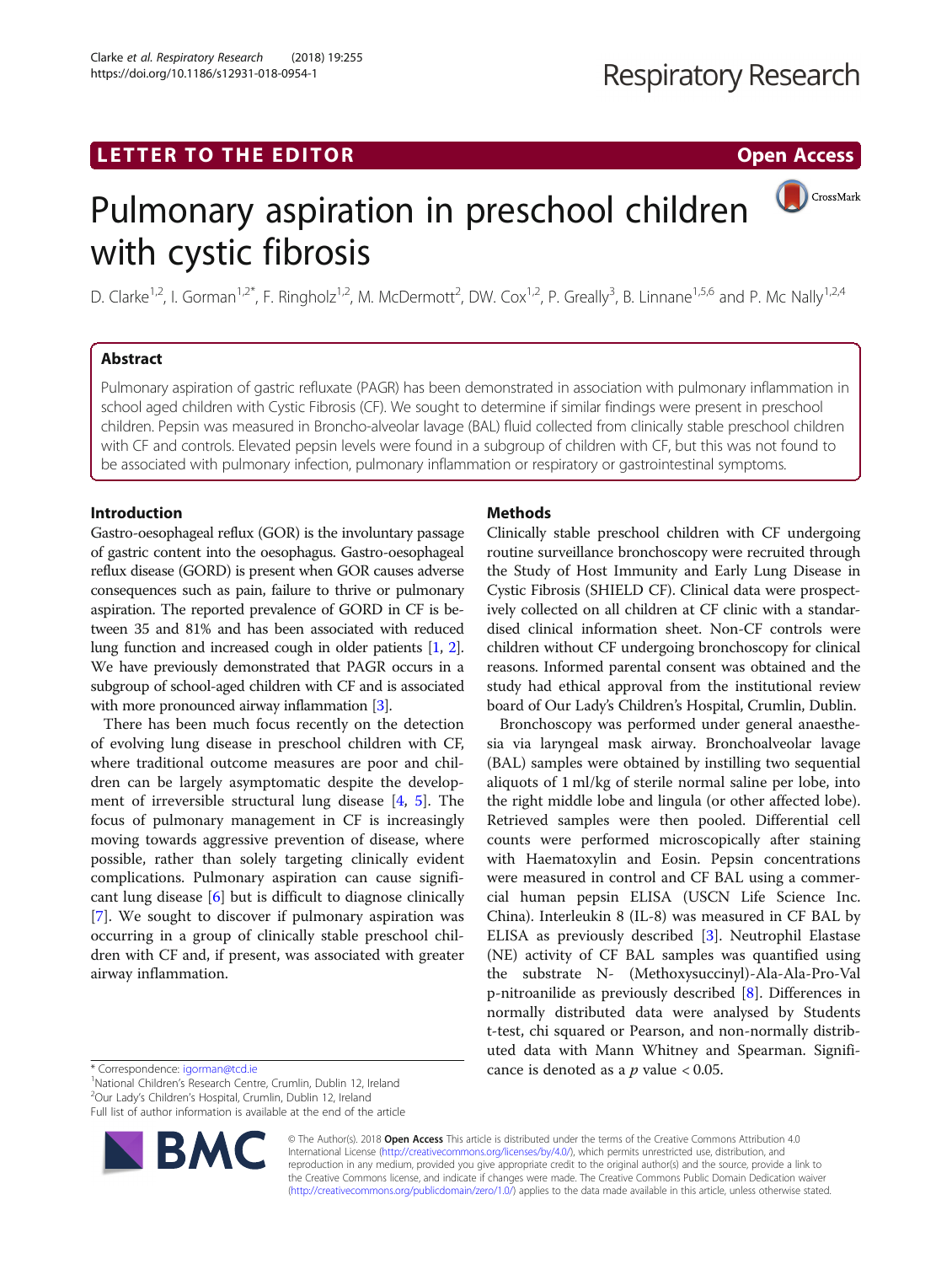Table 1 Baseline demographics for the study populations

|                            | $CF (n = 77)$      | Controls $(n = 12)$ | p value |
|----------------------------|--------------------|---------------------|---------|
| Age, mean in years (range) | $3.75(0.86 - 6.4)$ | $3.6(1.5 - 7.8)$    | 0.747   |
| Gender                     | 26F/51M            | 3F/9M               | 0.547   |
| BMI, mean (range)          | $16.6(15-20.6)$    | $17.6(16.1-19.7)$   | 0.156   |
| Genotype                   |                    |                     |         |
| F508del Homozygotes        | 50                 | N/A                 | N/A     |
| F508del Heterozygotes      | 17                 | N/A                 | N/A     |
| Other                      | 10                 | N/A                 | N/A     |

## Results

Eighty nine children were included in the study, 77 with CF [mean age 3.7 years (range 0.86–6.4)] and 12 Control  $[3.6 \text{ years } (1.5-7.8)]$  (Table 1). No patients had more than one BAL. BAL pepsin levels were not significantly different between the groups  $(385 \pm 68.7 \text{ pg/ml v. } 198 \pm 1)$ 54.2 pg/ml  $[mean \pm SEM]$ ) (Fig. 1a). A subgroup of children with CF (18/77 [23%]) had particularly high levels (high pepsin,  $> 2$  SD above control mean  $\left[ > 573 \text{ pg/ml} \right]$ normally distributed data]) compared to all others with CF (low pepsin). There was no difference in levels of IL-8, BAL neutrophil counts, proportion with free NE in BAL or NE levels (where detected) between the high and low pepsin groups (Fig. 1b, d, e). No associations were found between BAL levels of pepsin and either IL-8 or NE (where detected) (Fig. 1c, f). Recognised CF pathogens  $(S, \mathcal{L})$  aureus, H. influenza, P. aeruginosa, S. maltophilia) were found in BAL from 41 of 77(53%) children with CF. There was no statistically significant difference in the presence of these organisms, either individually or collectively between the high and low pepsin groups. There was a low prevalence of P. aeruginosa (3.9%) and MRSA (1.3%) overall within the CF group. There was no significant difference in any of the gastrointestinal (3/18 and 5/59 with GOR symptoms  $[p = 0.136]$  or respiratory symptoms related to pulmonary aspiration or GOR between children with CF with high and low pepsin levels.

### **Discussion**

We demonstrate in this study that almost 1 in 4 preschool children with CF have elevated levels of BAL pepsin, suggesting sub-clinical PAGR. In contrast to the findings of our previous study in older children with CF [[3\]](#page-2-0), in this study there is no evidence that the presence of pepsin in BAL was associated with pulmonary inflammation. We have little understanding of the natural history of PAGR in children with CF, particularly as it relates to frequency of occurrence and variability over time. PAGR may need to be present for a number of years before it is associated with recognisable pulmonary inflammation. This will require further study.

We specifically prospectively collected clinical data on respiratory and gastrointestinal symptoms (heartburn, vomiting, post-tussive vomiting, coughing pattern) to